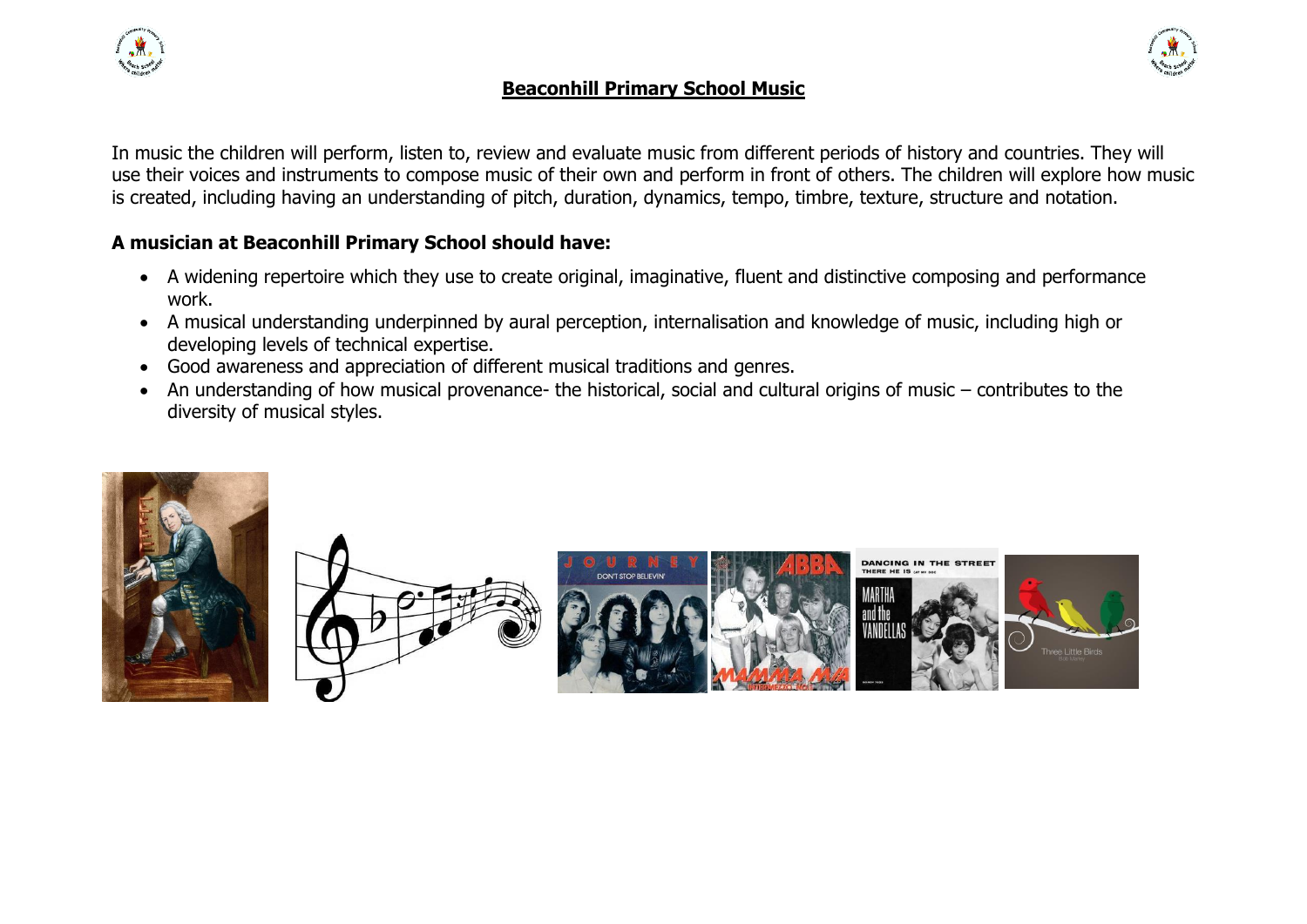

# **Music Overview**

This curriculum map ensures that skills, knowledge and understanding are developed systematically across a subject.

|                   | <b>Autumn 1</b>                                      | <b>Autumn 2</b>                                                                                                    | <b>Spring 1</b>                                                                           | <b>Spring 2</b>                                                     | <b>Summer 1</b>                                  | <b>Summer 2</b>                               |
|-------------------|------------------------------------------------------|--------------------------------------------------------------------------------------------------------------------|-------------------------------------------------------------------------------------------|---------------------------------------------------------------------|--------------------------------------------------|-----------------------------------------------|
| Year 1            | <b>Hey You</b><br>Hiphop                             | <b>Rhythm in the</b><br>way we walk<br>and banana<br>rap<br>Singing                                                | <b>In the Groove</b><br>Variety                                                           | <b>Round and</b><br><b>Round</b><br>Variety                         | <b>Singing</b>                                   | <b>Sea Shanties</b>                           |
| <b>Year 2</b>     | Hands, Feet,<br><b>Heart</b><br><b>South African</b> | <b>I Wanna Play</b><br><b>In A Band</b><br><b>Rock</b>                                                             | <b>Glockenspiel 1</b>                                                                     |                                                                     |                                                  |                                               |
| Year <sub>3</sub> | <b>Let Your Spirit</b><br><b>Fly</b><br>R&B          | <b>Three Little</b><br><b>Birds</b><br>Reggae                                                                      | <b>Glockenspiel 2</b>                                                                     | <b>The Dragon</b><br><b>Song</b><br>Pop                             | <b>Bringing Us</b><br><b>Together</b><br>Pop     | <b>Glockenspiel 3</b>                         |
| Year 4            |                                                      | Lean on me - Soul, Gospel                                                                                          | <b>A New Year</b><br>$Carol -$<br><b>Benjamin</b><br><b>Britten</b><br><b>Traditional</b> | Cuckoo -<br><b>Benjamin</b><br><b>Britten</b><br><b>Traditional</b> | You've got a<br><b>Friend in Me -</b><br>Pop     | <b>Don't Stop</b><br><b>Believin'</b><br>Rock |
| Year 5            | Livin' on a<br>prayer - Rock                         | Stop!<br>Hiphop                                                                                                    | <b>History of</b><br><b>Music</b><br><b>Baroque</b>                                       | <b>Jazz Level 1</b><br><b>Wade in the</b><br><b>Water</b> Singing   | <b>Benjamin</b><br><b>Britten</b><br>Traditional | <b>Mamma Mia</b><br>Pop                       |
| Year <sub>6</sub> | Dancing in the<br><b>street</b><br><b>Mowtown</b>    | <b>History of</b><br><b>Music</b><br><b>Baroque (covid</b><br>catch up)<br><b>Classical and</b><br><b>Romantic</b> | <b>The Fresh</b><br><b>Prince of</b><br><b>Belair</b><br>Hiphop                           | <b>Happy</b><br>Pop                                                 |                                                  | <b>Recorders</b><br><b>First Access</b>       |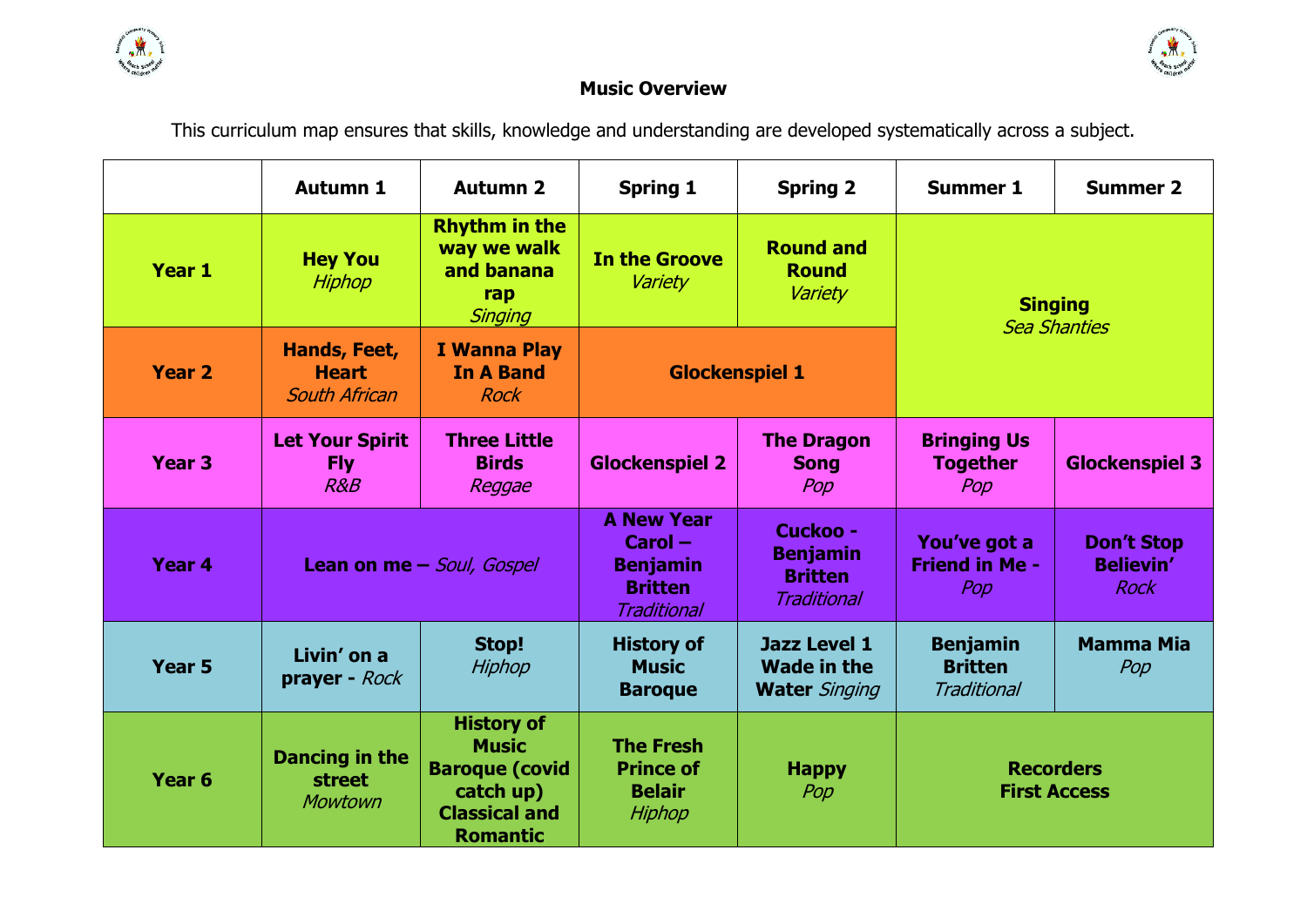



|               | <b>Autumn term</b>                                                                                                                                                                                                                                                                                                                                                                                                                                                                                                                                                                                                                 | <b>Spring term</b>                                                                                                                                                                                                                                                                                                                                                                                                                                                                                                                                                                                                                                                                | <b>Summer term</b>                                                                                                                                                                                                                                                                                                                                                                                                                                                                                                                                                                                                                                                                                                                            |
|---------------|------------------------------------------------------------------------------------------------------------------------------------------------------------------------------------------------------------------------------------------------------------------------------------------------------------------------------------------------------------------------------------------------------------------------------------------------------------------------------------------------------------------------------------------------------------------------------------------------------------------------------------|-----------------------------------------------------------------------------------------------------------------------------------------------------------------------------------------------------------------------------------------------------------------------------------------------------------------------------------------------------------------------------------------------------------------------------------------------------------------------------------------------------------------------------------------------------------------------------------------------------------------------------------------------------------------------------------|-----------------------------------------------------------------------------------------------------------------------------------------------------------------------------------------------------------------------------------------------------------------------------------------------------------------------------------------------------------------------------------------------------------------------------------------------------------------------------------------------------------------------------------------------------------------------------------------------------------------------------------------------------------------------------------------------------------------------------------------------|
| Year 1        | <b>Hey You! (Hip hop)</b><br><b>Rhythm in the way we move and</b><br><b>banana rap (Singing)</b><br>• use their voices expressively<br>and creatively by singing songs<br>and speaking chants and<br>rhymes<br>play tuned and untuned<br>$\bullet$<br>instruments musically, simple<br>rhythmic patterns with reliance<br>on copying (echoing), mainly<br>untuned percussion with some<br>chime bars,<br>listen with concentration and<br>$\bullet$<br>understanding to a range of<br>high-quality live and recorded<br>music, comment on the music<br>giving their opinions, be<br>introduced to individual<br>instrument sounds, | In the Groove and Round and<br><b>Round (Variety)</b><br>use their voices expressively<br>$\bullet$<br>and creatively by singing songs<br>and speaking chants and<br>rhymes<br>play tuned and untuned<br>instruments musically, simple<br>rhythmic patterns with reliance<br>on copying (echoing) and an<br>introduction to basic notation,<br>mainly untuned percussion with<br>some chime bars and<br>glockenspiel (limited use of<br>notes),<br>listen with concentration and<br>understanding to a range of<br>high-quality live and recorded<br>music, comment on the music<br>giving their opinions, begin to<br>recognise some common<br><i>instruments independently,</i> | <b>Sea Shanties (Singing)</b><br>• use their voices expressively<br>and creatively by singing songs<br>and speaking chants and<br>rhymes<br>play tuned and untuned<br>$\bullet$<br>instruments musically, simple<br>rhythmic patterns with less<br>reliance on copying (echoing)<br>and beginning to understand<br>basic notation, mainly untuned<br>percussion with some chime<br>bars and glockenspiel (limited<br>use of notes),<br>listen with concentration and<br>$\bullet$<br>understanding to a range of<br>high-quality live and recorded<br>music, comment on the music<br>giving their opinions, begin to<br>recognise some common<br><i>instruments independently,</i><br>begin to comment on the pitch<br>of voices/instruments, |
| <b>Year 2</b> | <b>Hands, Heart, Feet (South African</b><br>music)<br>I Wanna Play in a Band (Rock)<br>use their voices expressively<br>$\bullet$                                                                                                                                                                                                                                                                                                                                                                                                                                                                                                  | <b>Playing the glockenspiel (stage 1)</b><br>use their voices expressively<br>$\bullet$<br>and creatively by singing songs<br>and speaking chants and                                                                                                                                                                                                                                                                                                                                                                                                                                                                                                                             | <b>Sea Shanties (Singing)</b><br>use their voices expressively<br>$\bullet$<br>and creatively by singing songs<br>and speaking chants and<br>rhymes                                                                                                                                                                                                                                                                                                                                                                                                                                                                                                                                                                                           |
|               | and creatively by singing songs<br>and speaking chants and<br>rhymes                                                                                                                                                                                                                                                                                                                                                                                                                                                                                                                                                               | rhymes<br>play tuned and untuned<br>instruments musically,                                                                                                                                                                                                                                                                                                                                                                                                                                                                                                                                                                                                                        | play tuned and untuned<br>instruments musically, rhythmic<br>patterns with less reliance on                                                                                                                                                                                                                                                                                                                                                                                                                                                                                                                                                                                                                                                   |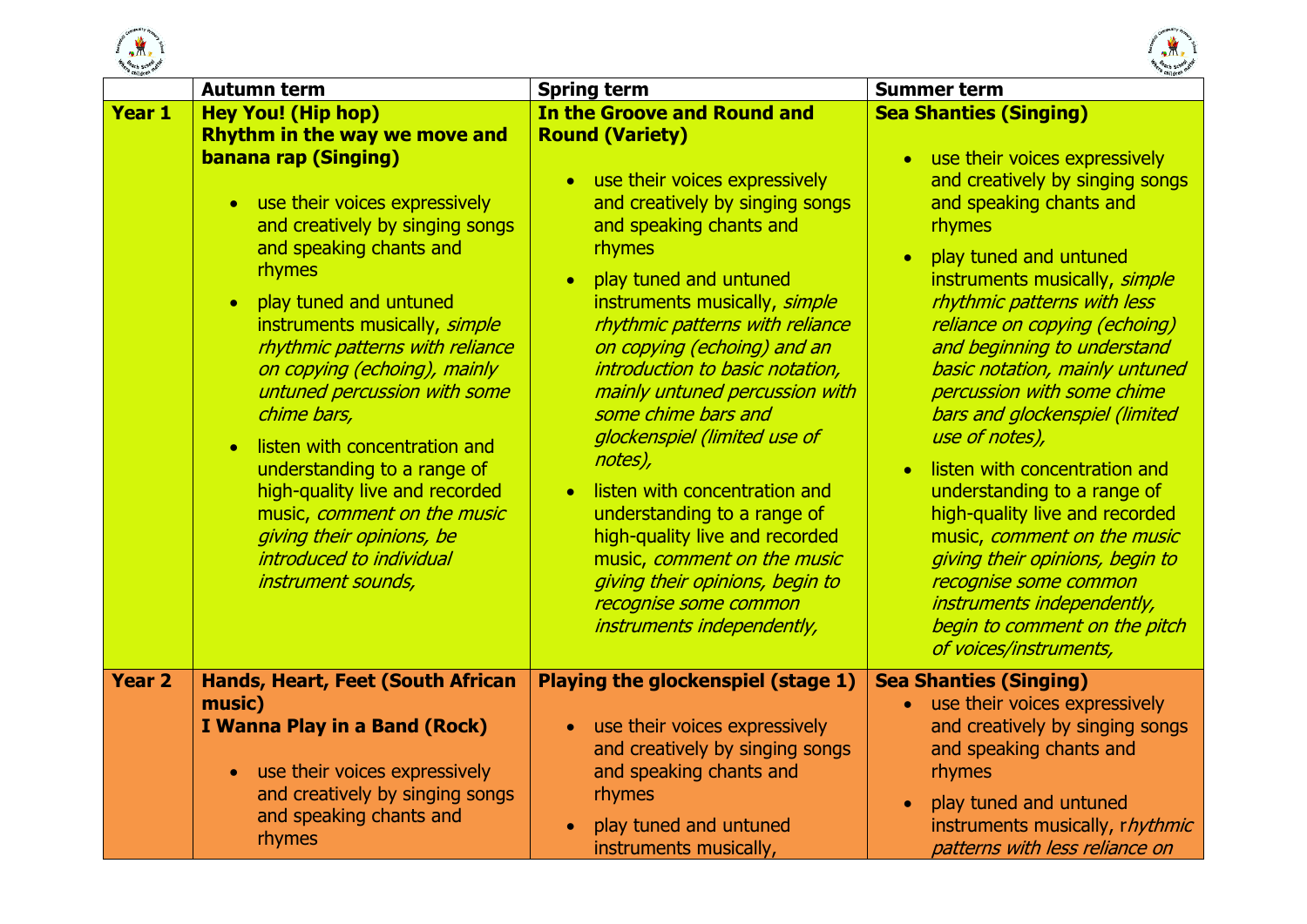



| e children    |                                                                                                                                                                                                                                                                                                                                                                                                                                                                                          |                                                                                                                                                                  |                                                                                                                                                                                                                                                                                                                                                                                                                                                    |
|---------------|------------------------------------------------------------------------------------------------------------------------------------------------------------------------------------------------------------------------------------------------------------------------------------------------------------------------------------------------------------------------------------------------------------------------------------------------------------------------------------------|------------------------------------------------------------------------------------------------------------------------------------------------------------------|----------------------------------------------------------------------------------------------------------------------------------------------------------------------------------------------------------------------------------------------------------------------------------------------------------------------------------------------------------------------------------------------------------------------------------------------------|
|               | play tuned and untuned<br>$\bullet$<br>instruments musically, simple<br>rhythmic patterns with less<br>reliance on copying (echoing)<br>and beginning to understand<br>basic notation (tea and coffee),<br>mainly untuned percussion with<br>some chime bars and                                                                                                                                                                                                                         | experiencing notation on the<br>treble clef stave but mostly<br>internalising to play the<br>glockenspiel,                                                       | copying (echoing) and<br>beginning to understand basic<br>notation (tea and coffee),<br>introduction of minums, mainly<br>untuned percussion with some<br>chime bars and glockenspiel<br>(limited use of notes),                                                                                                                                                                                                                                   |
|               | glockenspiel (limited use of<br>notes),<br>listen with concentration and<br>understanding to a range of<br>high-quality live and recorded<br>music, comment on the music<br>giving their opinions, begin to<br>recognise some common<br>instruments independently,<br>begin to comment on the pitch<br>of voices/instruments, begin to<br>comment on the tempo,<br>experiment with, create, select<br>$\bullet$<br>and combine sounds using the<br>inter-related dimensions of<br>music. |                                                                                                                                                                  | listen with concentration and<br>understanding to a range of<br>high-quality live and recorded<br>music, comment on the music<br>giving their opinions, begin to<br>recognise some common<br>instruments independently,<br>comment on the pitch of<br>voices/instruments, comment<br>on the tempo, begin to identify<br>the structure,<br>experiment with, create, select<br>and combine sounds using the<br>inter-related dimensions of<br>music. |
| <b>Year 3</b> | <b>Three Little Birds (Reggae)</b><br><b>Let Your Spirit Fly (R&amp;B)</b><br>play and perform in solo and<br>$\bullet$                                                                                                                                                                                                                                                                                                                                                                  | Playing the glockenspiel (stage 2)<br><b>The Dragon Song - Pop</b><br>play and perform in solo and<br>$\bullet$                                                  | Bringing us together - Pop<br><b>Glockenspiel (stage 3)</b><br>play and perform in solo and                                                                                                                                                                                                                                                                                                                                                        |
|               | ensemble contexts, using their<br>voices and playing musical<br>instruments with increasing<br>accuracy, fluency, control and<br>expression voice, glockenspiels                                                                                                                                                                                                                                                                                                                         | ensemble contexts, using their<br>voices and playing musical<br>instruments with increasing<br>accuracy, fluency, control and<br>expression voice, glockenspiels | ensemble contexts, using their<br>voices and playing musical<br>instruments with increasing<br>accuracy, fluency, control and<br>expression voice, glockenspiels                                                                                                                                                                                                                                                                                   |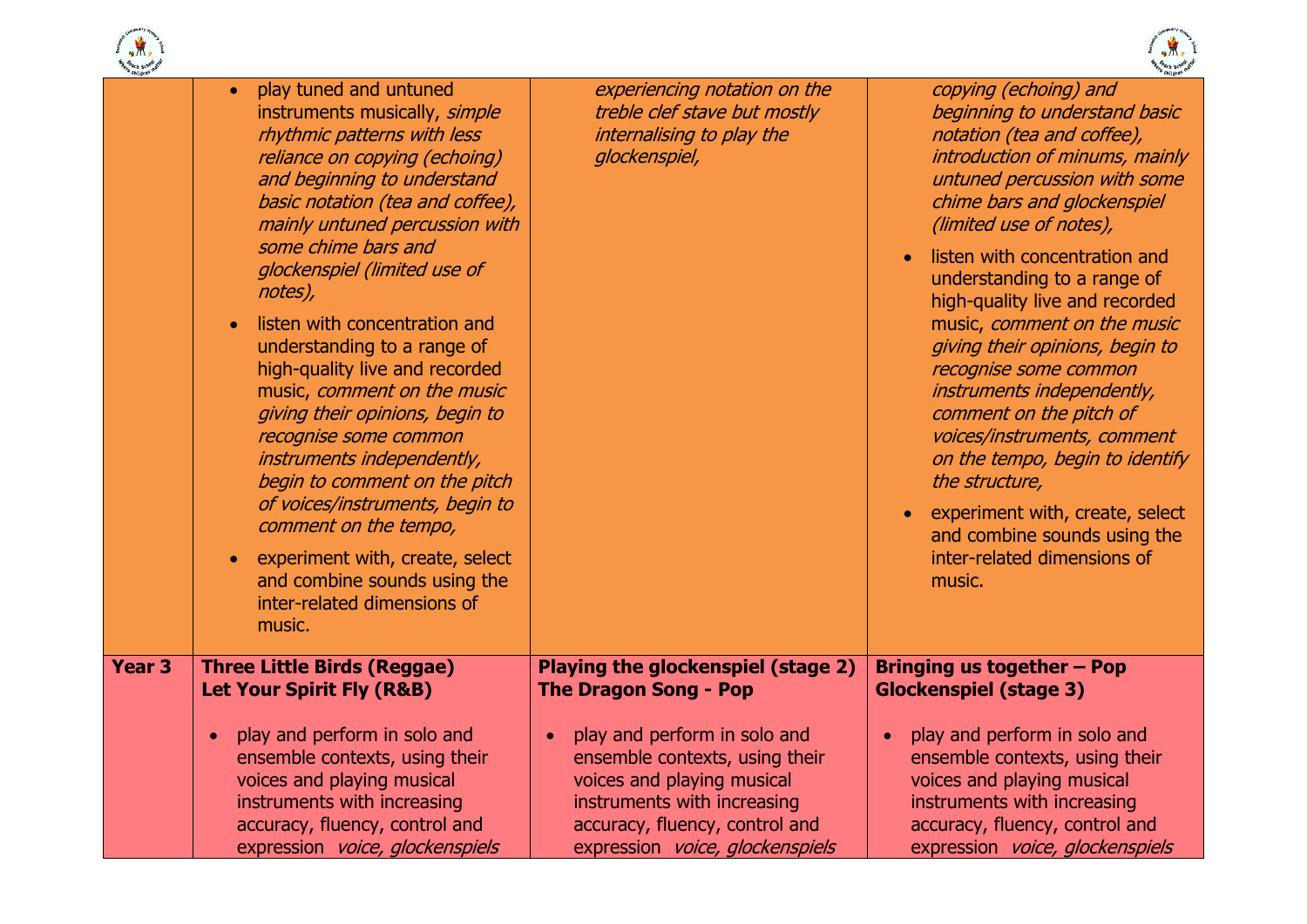



| <b>Hargeoch Schoolder</b> |                                                                                                                                                                                                                                                                                       |                                                                                                                                                                                                                                                                                       | <b>Hareach School Rat</b>                                                                                                                                                                                                                                                |
|---------------------------|---------------------------------------------------------------------------------------------------------------------------------------------------------------------------------------------------------------------------------------------------------------------------------------|---------------------------------------------------------------------------------------------------------------------------------------------------------------------------------------------------------------------------------------------------------------------------------------|--------------------------------------------------------------------------------------------------------------------------------------------------------------------------------------------------------------------------------------------------------------------------|
|                           | and untuned percussion                                                                                                                                                                                                                                                                | and untuned percussion                                                                                                                                                                                                                                                                | and untuned percussion                                                                                                                                                                                                                                                   |
|                           | Improvise and compose music for<br>$\bullet$<br>a range of purposes using inter<br>related dimensions of music.                                                                                                                                                                       | Improvise and compose music for<br>$\bullet$<br>a range of purposes using inter<br>related dimensions of music.                                                                                                                                                                       | Improvise and compose music for<br>$\bullet$<br>a range of purposes using inter<br>related dimensions of music.                                                                                                                                                          |
|                           | listen with attention to detail and<br>$\bullet$<br>recall sounds with increasing aural<br>memory                                                                                                                                                                                     | listen with attention to detail and<br>$\bullet$<br>recall sounds with increasing aural<br>memory                                                                                                                                                                                     | listen with attention to detail and<br>recall sounds with increasing aural<br>memory                                                                                                                                                                                     |
|                           | appreciate and understand a wide<br>$\bullet$<br>range of high-quality live and<br>recorded music drawn from<br>different traditions and from great<br>composers and musicians, a new<br>piece of music introduced each<br>lesson to be listened to and<br>commented on using musical | appreciate and understand a wide<br>$\bullet$<br>range of high-quality live and<br>recorded music drawn from<br>different traditions and from great<br>composers and musicians, a new<br>piece of music introduced each<br>lesson to be listened to and<br>commented on using musical | appreciate and understand a wide<br>range of high-quality live and<br>recorded music drawn from<br>different traditions and from great<br>composers and musicians, a new<br>piece of music introduced each<br>lesson to be listened to and<br>commented on using musical |
| Year <sub>4</sub>         | terminology,                                                                                                                                                                                                                                                                          | terminology,<br><b>A New Year Carol</b>                                                                                                                                                                                                                                               | terminology,                                                                                                                                                                                                                                                             |
|                           | <b>Lean on me (Gospel)</b><br>play and perform in solo and<br>$\bullet$                                                                                                                                                                                                               | Cuckoo - Benjamin Britten -<br><b>Traditional</b>                                                                                                                                                                                                                                     | You've got a Friend in me - Pop<br>Don't Stop Believin' - Rock                                                                                                                                                                                                           |
|                           | ensemble contexts, using their<br>voices and playing musical<br>instruments with increasing<br>accuracy, fluency, control and<br>expression, recorder<br>listen with attention to detail                                                                                              | play and perform in solo and<br>ensemble contexts, using their<br>voices and playing musical<br>instruments with increasing<br>accuracy, fluency, control and                                                                                                                         | play and perform in solo and<br>$\bullet$<br>ensemble contexts, using their<br>voices and playing musical<br>instruments with increasing<br>accuracy, fluency, control and<br>expression, recorder                                                                       |
|                           | and recall sounds with<br>increasing aural memory<br>use and understand staff and<br>$\bullet$<br>other musical notations,<br>beginning to read a selection of                                                                                                                        | expression, recorder<br>listen with attention to detail<br>and recall sounds with<br>increasing aural memory<br>use and understand staff and<br>$\bullet$                                                                                                                             | listen with attention to detail<br>and recall sounds with<br>increasing aural memory<br>use and understand staff and<br>$\bullet$<br>other musical notations,                                                                                                            |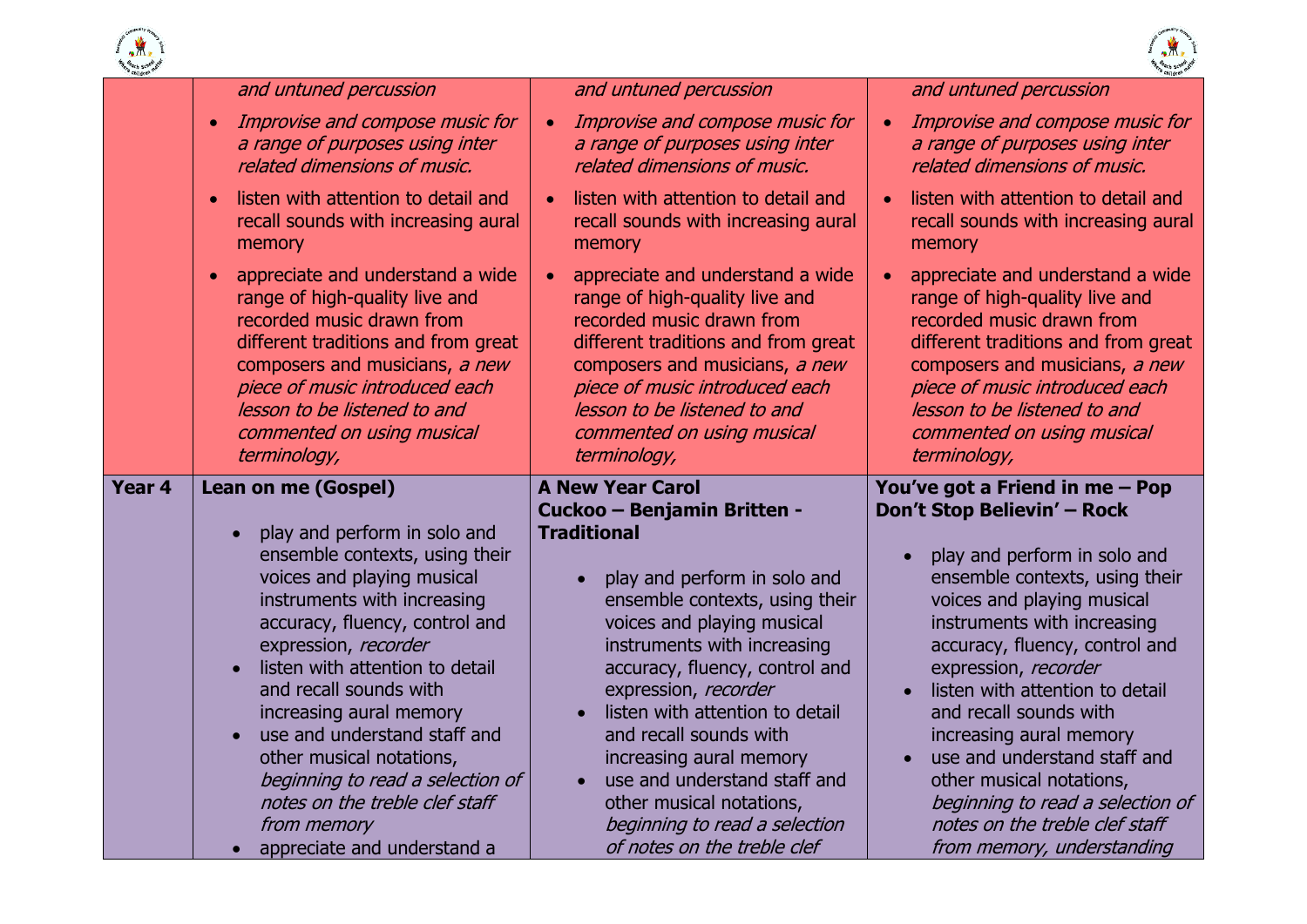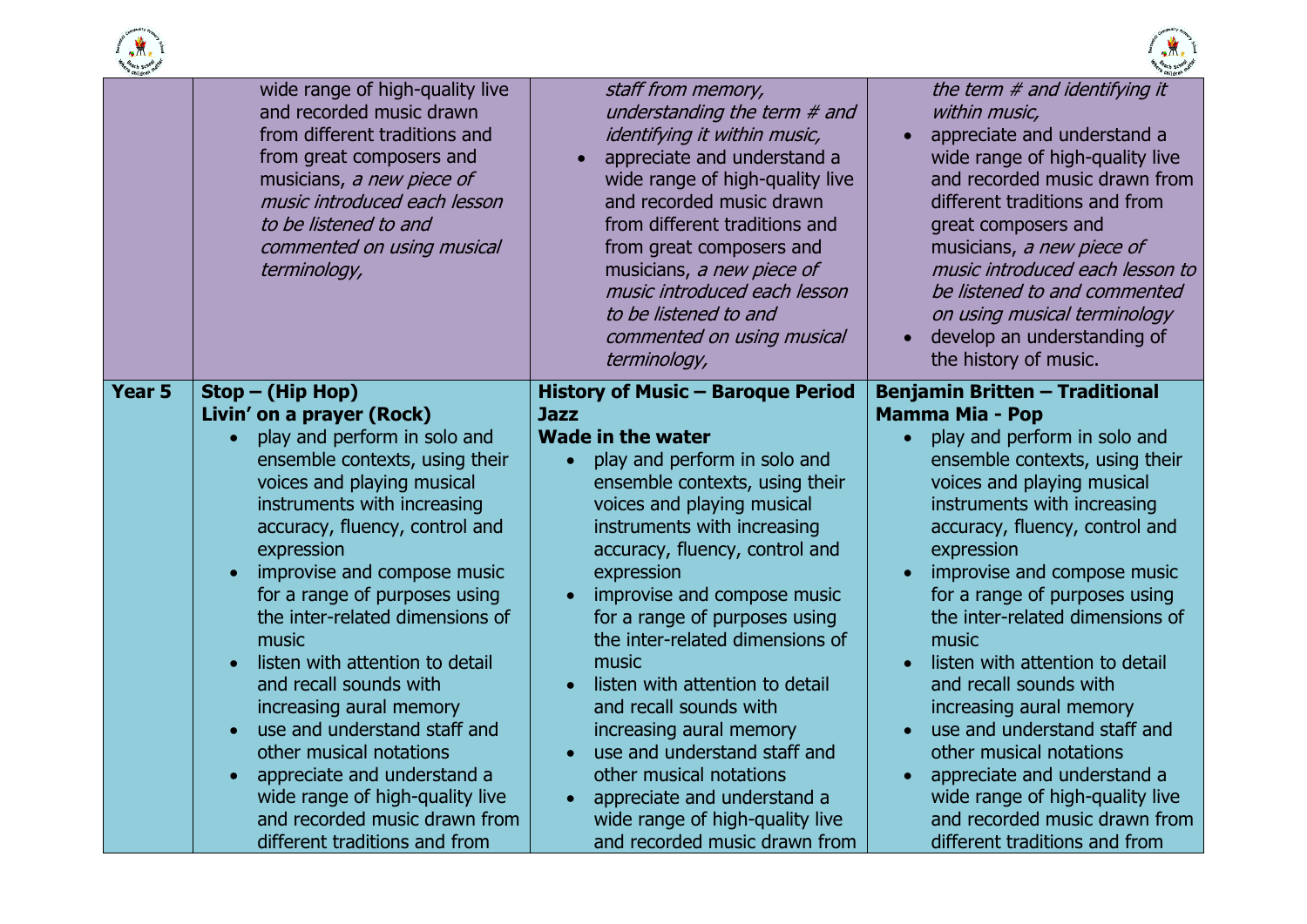



| children |                                                                                                                                                                                                                                                                                                                                                                                                                                                                                      |                                                                                                                                                                                                                                                                                                                                                                                                                                               |                                                                                                                                                                                                                                                                                                                                                                                                                              |
|----------|--------------------------------------------------------------------------------------------------------------------------------------------------------------------------------------------------------------------------------------------------------------------------------------------------------------------------------------------------------------------------------------------------------------------------------------------------------------------------------------|-----------------------------------------------------------------------------------------------------------------------------------------------------------------------------------------------------------------------------------------------------------------------------------------------------------------------------------------------------------------------------------------------------------------------------------------------|------------------------------------------------------------------------------------------------------------------------------------------------------------------------------------------------------------------------------------------------------------------------------------------------------------------------------------------------------------------------------------------------------------------------------|
|          | great composers and musicians<br>develop an understanding of<br>$\bullet$<br>the history of music.                                                                                                                                                                                                                                                                                                                                                                                   | different traditions and from<br>great composers and musicians<br>develop an understanding of<br>$\bullet$<br>the history of music.                                                                                                                                                                                                                                                                                                           | great composers and musicians<br>develop an understanding of<br>$\bullet$<br>the history of music.                                                                                                                                                                                                                                                                                                                           |
|          | <b>Romantic Period</b><br>play and perform in solo and<br>$\bullet$<br>ensemble contexts, using their<br>voices and playing musical<br>instruments with increasing<br>accuracy, fluency, control and<br>expression<br>improvise and compose music<br>$\bullet$                                                                                                                                                                                                                       | $H$ appy – Pop<br>play and perform in solo and<br>ensemble contexts, using their<br>voices and playing musical<br>instruments with increasing<br>accuracy, fluency, control and<br>expression<br>improvise and compose music<br>$\bullet$                                                                                                                                                                                                     | ensemble contexts, using their<br>voices and playing musical<br>instruments with increasing<br>accuracy, fluency, control and<br>expression<br>improvise and compose music<br>$\bullet$<br>for a range of purposes using<br>the inter-related dimensions of                                                                                                                                                                  |
|          | for a range of purposes using<br>the inter-related dimensions of<br>music<br>listen with attention to detail<br>$\bullet$<br>and recall sounds with<br>increasing aural memory<br>use and understand staff and<br>$\bullet$<br>other musical notations<br>appreciate and understand a<br>$\bullet$<br>wide range of high-quality live<br>and recorded music drawn from<br>different traditions and from<br>great composers and musicians<br>develop an understanding of<br>$\bullet$ | for a range of purposes using<br>the inter-related dimensions of<br>music<br>listen with attention to detail<br>and recall sounds with<br>increasing aural memory<br>use and understand staff and<br>other musical notations<br>appreciate and understand a<br>$\bullet$<br>wide range of high-quality live<br>and recorded music drawn from<br>different traditions and from<br>great composers and musicians<br>develop an understanding of | music<br>listen with attention to detail<br>$\bullet$<br>and recall sounds with<br>increasing aural memory<br>use and understand staff and<br>other musical notations<br>appreciate and understand a<br>$\bullet$<br>wide range of high-quality live<br>and recorded music drawn from<br>different traditions and from<br>great composers and musicians<br>develop an understanding of<br>$\bullet$<br>the history of music. |
|          | the history of music.                                                                                                                                                                                                                                                                                                                                                                                                                                                                | the history of music.                                                                                                                                                                                                                                                                                                                                                                                                                         |                                                                                                                                                                                                                                                                                                                                                                                                                              |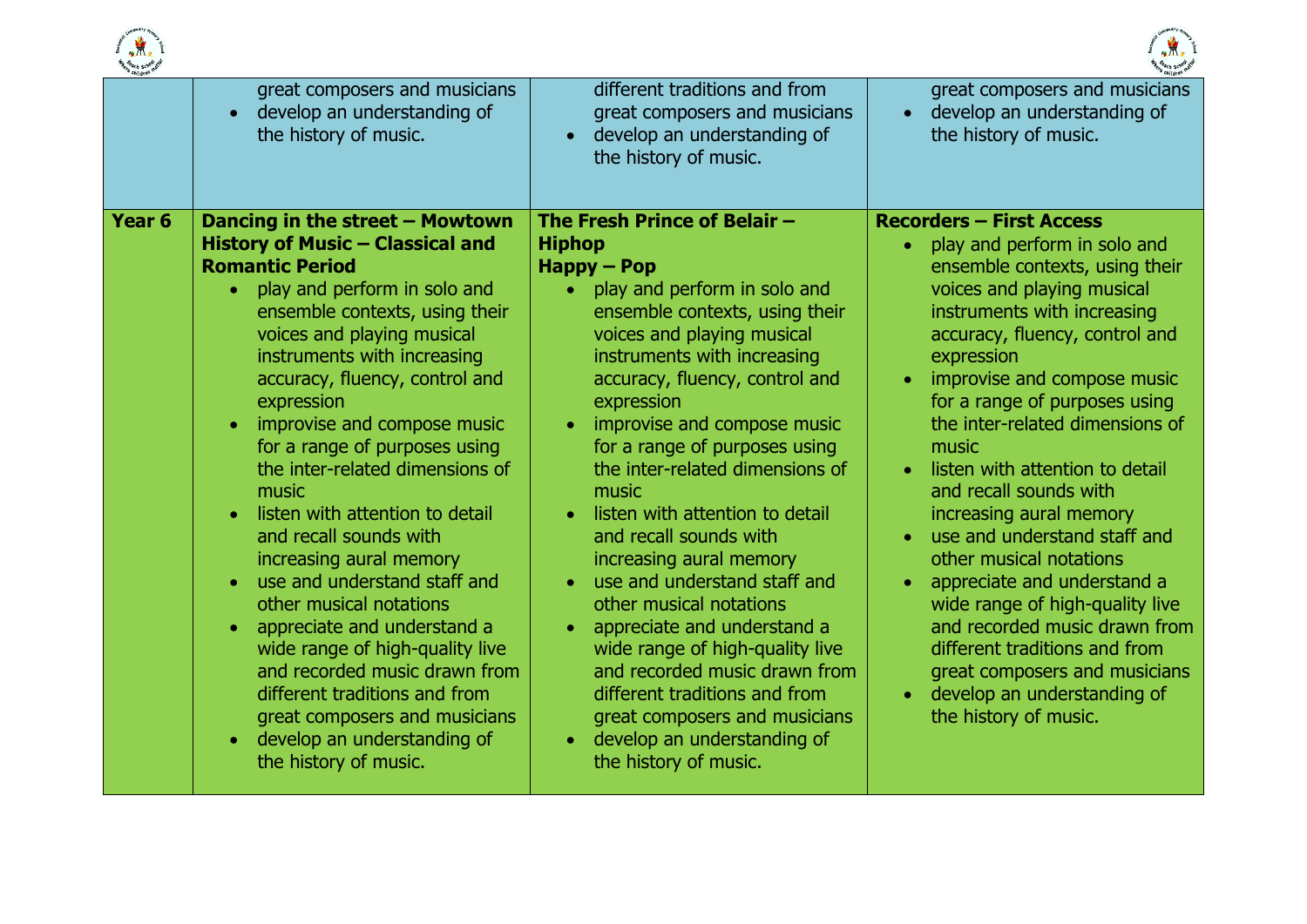



### Skills Progression: Music

|             | Year 1                      | Year 2                | Year 3                  | Year 4                  | Year 5                   | Year 6                   |
|-------------|-----------------------------|-----------------------|-------------------------|-------------------------|--------------------------|--------------------------|
|             | To learn how they can enjoy | To learn how they can | To confidently identify | To confidently identify | To identify and move to  | To identify and move to  |
|             | moving to music by dancing, | enjoy moving to music | and move to the pulse.  | and move to the pulse.  | the pulse with ease.     | the pulse with ease.     |
|             | marching, being animals or  | by dancing, marching, | To think about what the | To talk about the       | To think about the       | To think about the       |
|             | pop stars.                  | being animals or pop  | words of a song mean.   | musical dimensions      | message of songs.        | message of songs.        |
|             |                             | stars.                | To take it in turns to  | working together.       | To compare two songs in  | To compare two songs in  |
| appraising  |                             | To learn how songs    | discuss how the song    | Talk about the music    | the same style, talking  | the same style, talking  |
|             |                             | can tell a story or   | makes them feel.        | and how it makes them   | about what stands        | about what stands        |
|             |                             | describe an idea.     | Listen carefully and    | feel.                   | out musically in each of | out musically in each of |
|             |                             |                       | respectfully to other   | Listen carefully and    | them, their similarities | them, their similarities |
| <b>Dure</b> |                             |                       | people's thoughts about | respectfully to others  | and differences.         | and differences.         |
|             |                             |                       | the music.              | thoughts about the      | Listen carefully and     | Listen carefully and     |
|             |                             |                       |                         | music.                  | respectfully to other    | respectfully to other    |
| Listening   |                             |                       |                         | When you talk try to    | people's thoughts about  | people's thoughts about  |
|             |                             |                       |                         | use musical words.      | the music.               | the music.               |
|             |                             |                       |                         |                         | When you talk try to use | Use musical words when   |
|             |                             |                       |                         |                         | musical words.           | talking about the songs. |
|             |                             |                       |                         |                         | Talk about the music and | Talk about the music and |
|             |                             |                       |                         |                         | how it makes you feel.   | how it makes you feel,   |
|             |                             |                       |                         |                         |                          | using musical            |
|             |                             |                       |                         |                         |                          | language to describe the |
|             |                             |                       |                         |                         |                          | music.                   |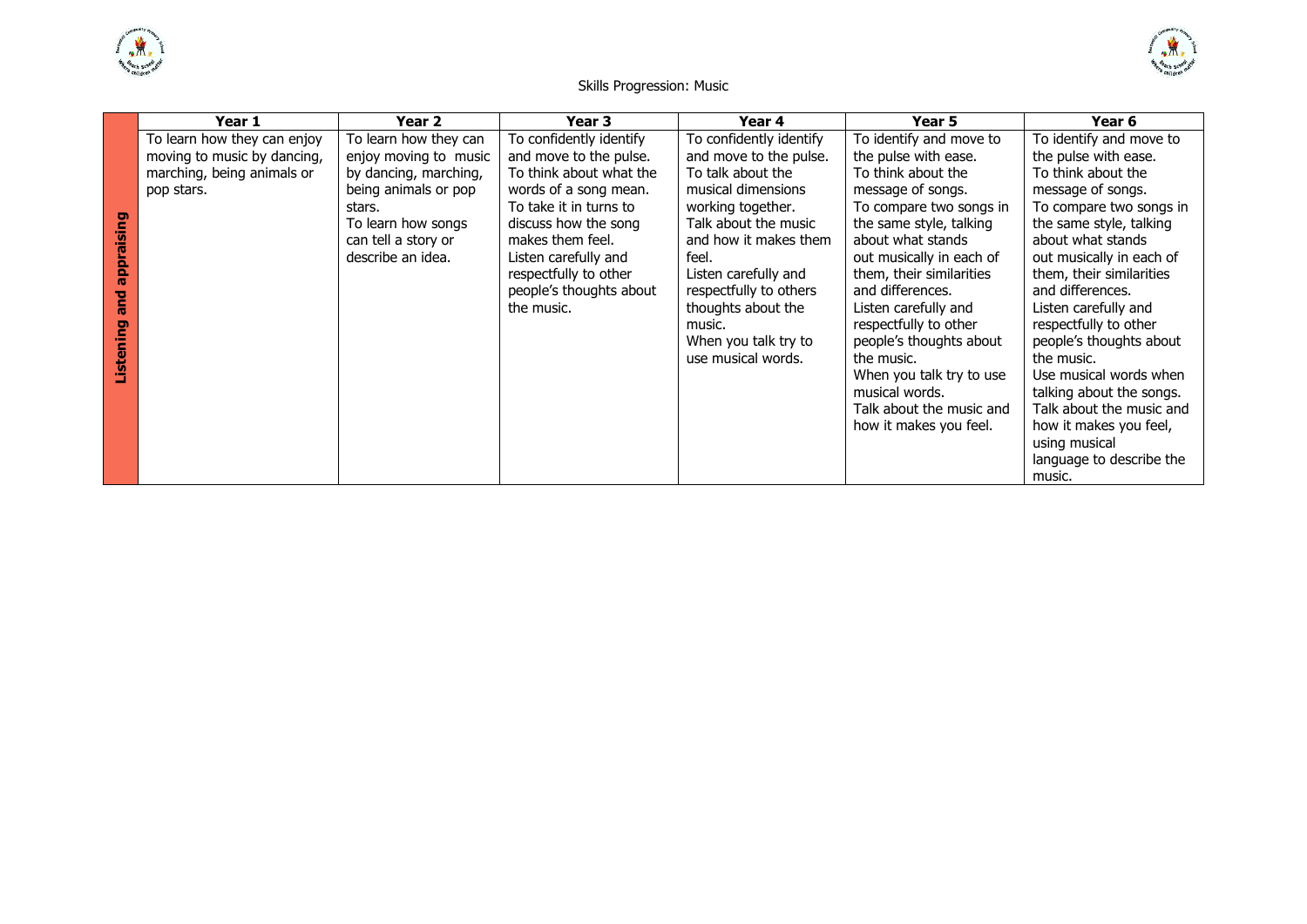



|                                        | Year 1                                                                                                                                                                                                                                                                                                                                                                                                                                                                                                                                                                                                                                                                        | Year <sub>2</sub>                                                                                                                                                                                                                                                                                                                                                                                                                                                                                                                                                 | Year 3 and 4                                                                                                                                                                                                                                                                                                                                                                                                                                                                                                                                         | Year 5 and 6                                                                                                                                                                                                                                                                                                                                                                                                                                                                                                    |
|----------------------------------------|-------------------------------------------------------------------------------------------------------------------------------------------------------------------------------------------------------------------------------------------------------------------------------------------------------------------------------------------------------------------------------------------------------------------------------------------------------------------------------------------------------------------------------------------------------------------------------------------------------------------------------------------------------------------------------|-------------------------------------------------------------------------------------------------------------------------------------------------------------------------------------------------------------------------------------------------------------------------------------------------------------------------------------------------------------------------------------------------------------------------------------------------------------------------------------------------------------------------------------------------------------------|------------------------------------------------------------------------------------------------------------------------------------------------------------------------------------------------------------------------------------------------------------------------------------------------------------------------------------------------------------------------------------------------------------------------------------------------------------------------------------------------------------------------------------------------------|-----------------------------------------------------------------------------------------------------------------------------------------------------------------------------------------------------------------------------------------------------------------------------------------------------------------------------------------------------------------------------------------------------------------------------------------------------------------------------------------------------------------|
| music through games<br>ð<br>dimensions | <b>Have Fun Finding The Pulse!</b><br>Find the pulse. Choose an animal and find the<br>pulse<br><b>Rhythm Copy Back</b><br>Listen to the rhythm and clap back. Copy back<br>short rhythmic phrases<br>based on words, with one and two syllables<br>whilst marching to the<br>steady beat.<br><b>Rhythm Copy Back, Your Turn</b><br>Create rhythms for others to copy<br><b>Pitch Copy Back and Vocal Warm-up 1</b><br>Listen and sing back. Use your voices to copy<br>back using 'la', whist marching to the steady<br>beat<br><b>Pitch Copy Back and Vocal Warm-up 2</b><br>Listen and sing back, and some different vocal<br>warm-ups. Use your voices to copy back using | Have Fun Finding the Pulse!<br>Find the pulse. Choose an animal<br>and find the pulse.<br><b>Rhythm Copy Back</b><br>Listen to the rhythm and clap back.<br>Copy back short rhythmic phrases<br>based on words, with one and two<br>syllables whilst marching the<br>steady beat.<br>Rhythm Copy Back, Your Turn<br>Create rhythms for others to copy.<br><b>Pitch Copy Back and Vocal</b><br>Warm-up 1<br>Listen and sing back. Use your<br>voices to copy back using 'la', whilst<br>marching the steady beat.<br><b>Pitch Copy Back and Vocal</b><br>Warm-up 2 | <b>Find the Pulse Rhythm Copy</b><br><b>Back:</b><br>a. Bronze: Clap and say back<br>rhythms<br>b. Silver: Create your own simple<br>rhythm patterns<br>c. Gold: Perhaps lead the class using<br>their simple rhythms<br><b>Pitch Copy Back Using 2 Notes</b><br>a. <b>Bronze:</b> Copy back $-$ 'Listen and<br>sing back' (no notation)<br>b. Silver: Copy back with<br>instruments, without then with<br>notation<br>c. Gold: Copy back with instruments,<br>without and then with notation<br><b>Pitch Copy Back and Vocal</b><br><b>Warm-ups</b> | <b>Bronze Challenge</b><br>○ Find the pulse<br>o Copy back rhythms based on the<br>words of the main song, that<br>include syncopation/off beat<br>○ Copy back one-note riffs using<br>simple and syncopated rhythm<br>patterns<br><b>Silver Challenge</b><br>○ Find the pulse<br>○ Lead the class by inventing<br>rhythms for others to copy back<br>o Copy back two-note riffs by ear<br>and with notation<br>o Question and answer using two<br>different notes<br><b>Gold Challenge</b><br>o Find the pulse |
| Inter-related                          | `la'.                                                                                                                                                                                                                                                                                                                                                                                                                                                                                                                                                                                                                                                                         | Listen and sing back, and some<br>different vocal warm-ups. Use your<br>voices to copy back using 'la'.                                                                                                                                                                                                                                                                                                                                                                                                                                                           |                                                                                                                                                                                                                                                                                                                                                                                                                                                                                                                                                      | o Lead the class by inventing<br>rhythms for them to copy back<br>o Copy back three-note riffs by ear<br>and with notation<br>○ Question and answer using three<br>different notes                                                                                                                                                                                                                                                                                                                              |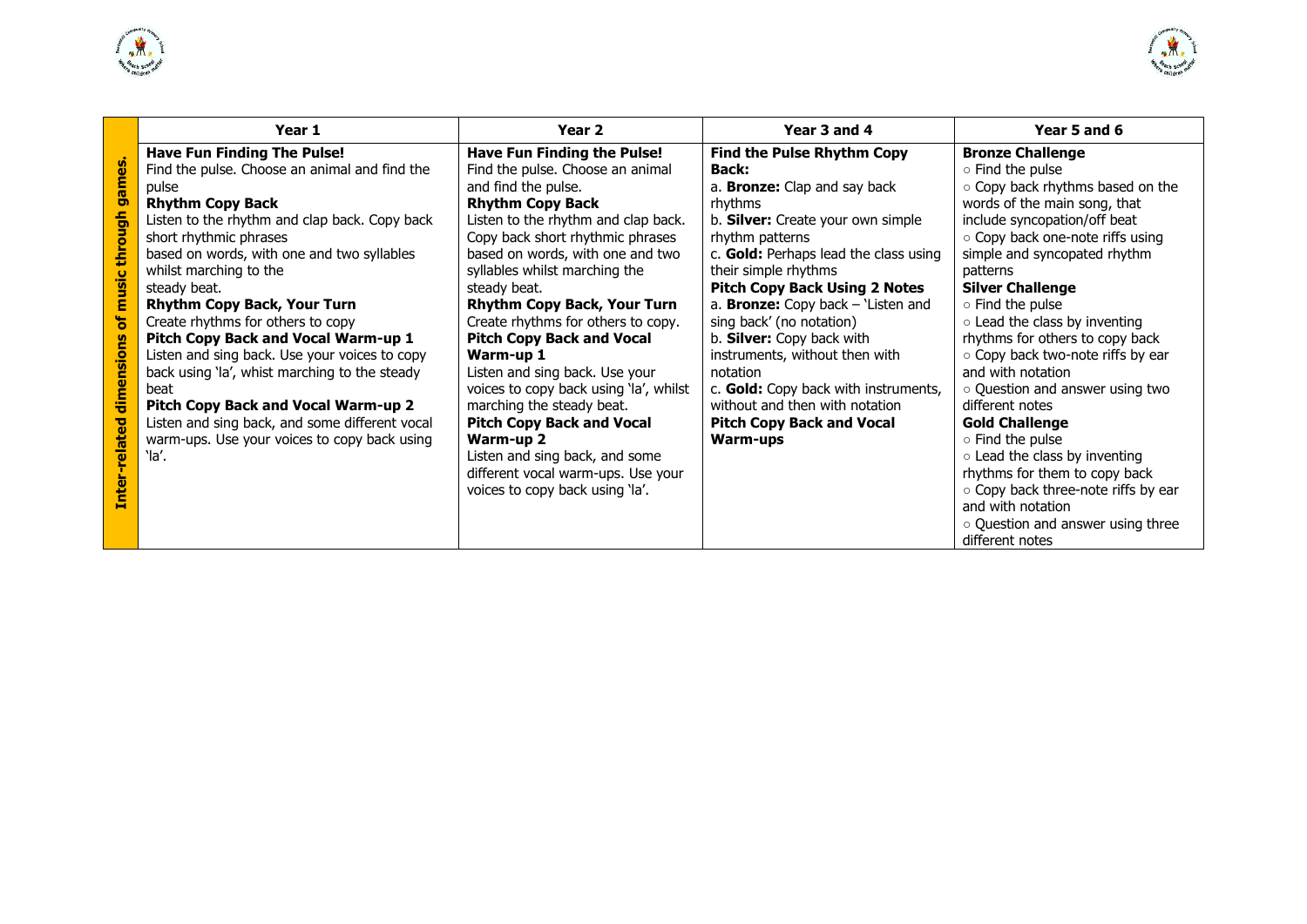



|         | Year 1                                                                                                                                                                                                                                                               | Year 2                                                                                                                                                                                                                                                                                                                     | Year 3                                                                                                                                                                                                                                                                                           | Year 4                                                                                                                                                                                                                                                                                                               | Year 5                                                                                                                                                                                                                                                                                                                                                                                             | Year 6                                                                                                                                                                                                                                                                                                           |
|---------|----------------------------------------------------------------------------------------------------------------------------------------------------------------------------------------------------------------------------------------------------------------------|----------------------------------------------------------------------------------------------------------------------------------------------------------------------------------------------------------------------------------------------------------------------------------------------------------------------------|--------------------------------------------------------------------------------------------------------------------------------------------------------------------------------------------------------------------------------------------------------------------------------------------------|----------------------------------------------------------------------------------------------------------------------------------------------------------------------------------------------------------------------------------------------------------------------------------------------------------------------|----------------------------------------------------------------------------------------------------------------------------------------------------------------------------------------------------------------------------------------------------------------------------------------------------------------------------------------------------------------------------------------------------|------------------------------------------------------------------------------------------------------------------------------------------------------------------------------------------------------------------------------------------------------------------------------------------------------------------|
| Singing | Learn about voices, singing<br>notes of different pitches<br>(high and low).<br>Learn that they can make<br>different types of sounds with<br>their voices $-$ you can rap or<br>say words in rhythm.<br>Learn to start and stop singing<br>when following a leader. | Learn about voices singing notes<br>of different pitches (high and<br>low).<br>Learn that they can make<br>different types of sounds with<br>their voices $-$ you can rap<br>(spoken word with rhythm).<br>Learn to find a comfortable<br>singing position.<br>Learn to start and stop singing<br>when following a leader. | To sing in unison and<br>in simple two-parts.<br>To demonstrate a<br>good singing posture.<br>To follow a leader<br>when singing.<br>To enjoy exploring<br>singing solo.<br>To sing with<br>awareness of being 'in<br>tune'.<br>To have an awareness<br>of the pulse internally<br>when singing. | To sing in unison<br>and in simple two-<br>parts.<br>To demonstrate a<br>good singing<br>posture.<br>To follow a leader<br>when singing.<br>To enjoy exploring<br>singing solo.<br>To sing with<br>awareness of<br>being 'in tune'.<br>To re-join the song<br>if lost.<br>To listen to the<br>group when<br>singing. | To sing in unison and to<br>sing backing vocals.<br>To enjoy exploring<br>singing solo.<br>To listen to the group<br>when singing.<br>To demonstrate a good<br>singing posture.<br>To follow a leader when<br>singing.<br>To experience rapping<br>and solo singing.<br>To listen to each other<br>and be aware of how<br>you fit into the group.<br>To sing with awareness<br>of being 'in tune'. | To sing in unison and to<br>sing backing vocals.<br>To demonstrate a good<br>singing posture.<br>To follow a leader when<br>singing.<br>To experience rapping<br>and solo singing.<br>To listen to each other<br>and be aware of how<br>you fit into the group.<br>To sing with awareness<br>of being 'in tune'. |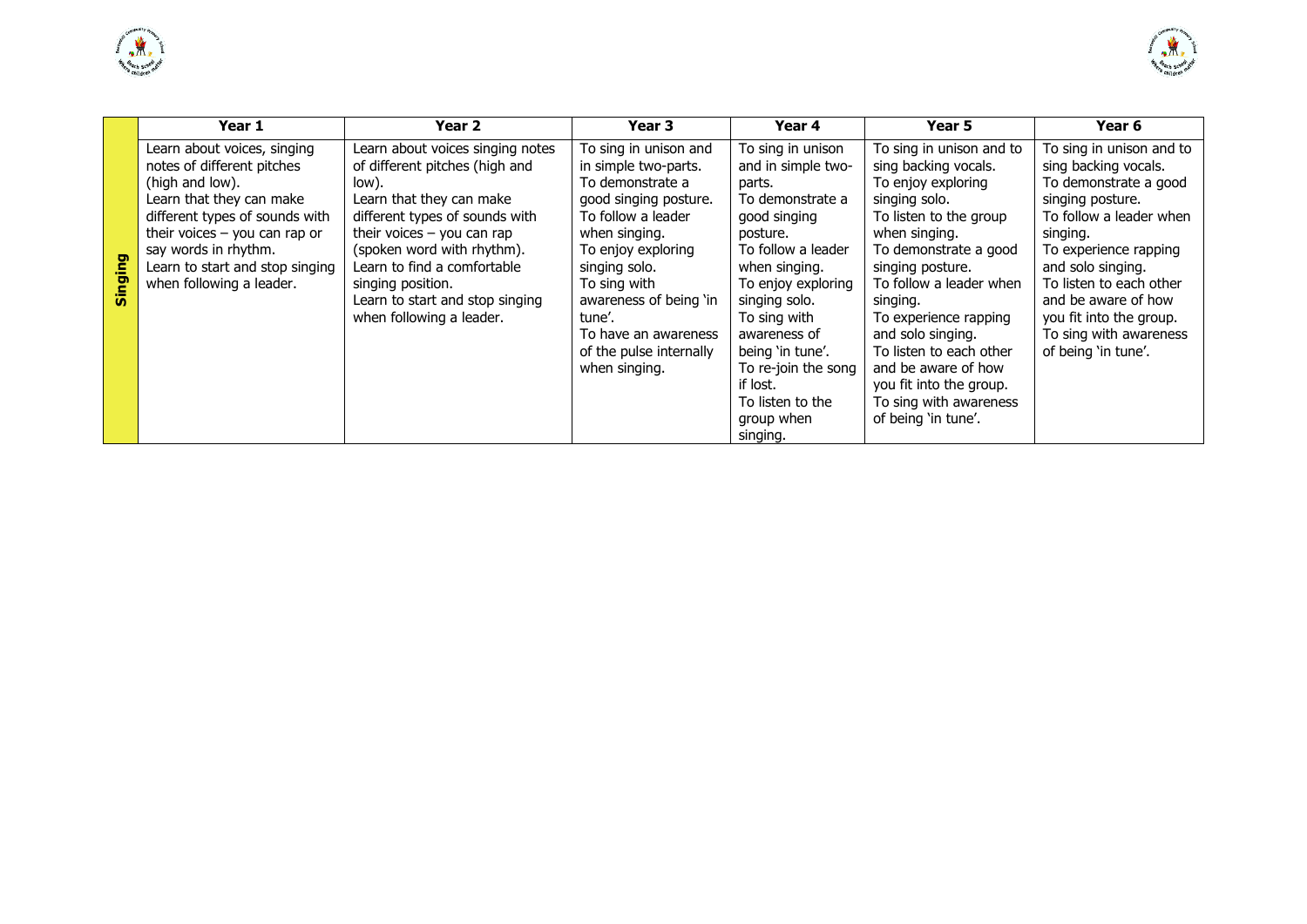

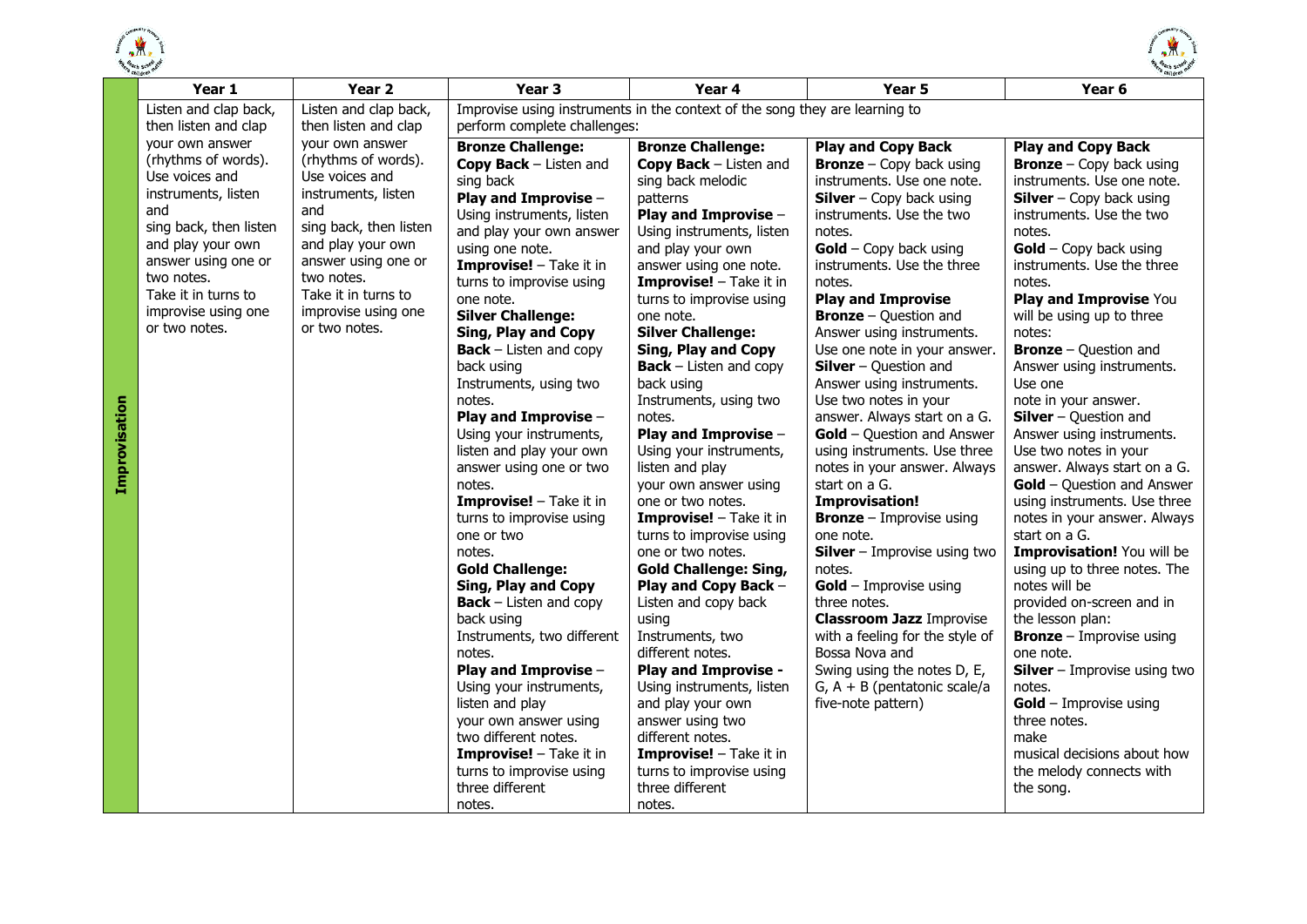|        | Year 1 and 2                                                                                                                                                   | Year 3 and 4                                                                                                                                                                                                                                                                                                                                                                                                                                                                                                             | Year 5 and 6                                                                                                                                                                                                                                                                                                                                                                                                                                                                                                 |
|--------|----------------------------------------------------------------------------------------------------------------------------------------------------------------|--------------------------------------------------------------------------------------------------------------------------------------------------------------------------------------------------------------------------------------------------------------------------------------------------------------------------------------------------------------------------------------------------------------------------------------------------------------------------------------------------------------------------|--------------------------------------------------------------------------------------------------------------------------------------------------------------------------------------------------------------------------------------------------------------------------------------------------------------------------------------------------------------------------------------------------------------------------------------------------------------------------------------------------------------|
| sitior | Help to create a simple melody using<br>one, two or three notes.<br>Learn how the notes of the composition<br>can be written down and changed if<br>necessary. | Help create at least one simple melody using one, three or<br>five different notes.<br>Plan and create a section of music that can be performed<br>within the context of the unit song.<br>Talk about how it was created.<br>Listen to and reflect upon the developing composition and<br>make musical decisions about pulse, rhythm, pitch, dynamics<br>and tempo.<br>Record the composition in any way appropriate that<br>recognises the<br>connection between sound and symbol (e.g. graphic/pictorial<br>notation). | Create simple melodies using up to five different notes and<br>simple<br>rhythms that work musically with the style of the Unit song.<br>Explain the keynote or home note and the structure of the<br>melody.<br>Listen to and reflect upon the developing composition and<br>make musical decisions about how the melody connects with<br>the song.<br>Record the composition in any way appropriate that<br>recognises the<br>connection between sound and symbol (e.g.<br>graphic/pictorial<br>notation). |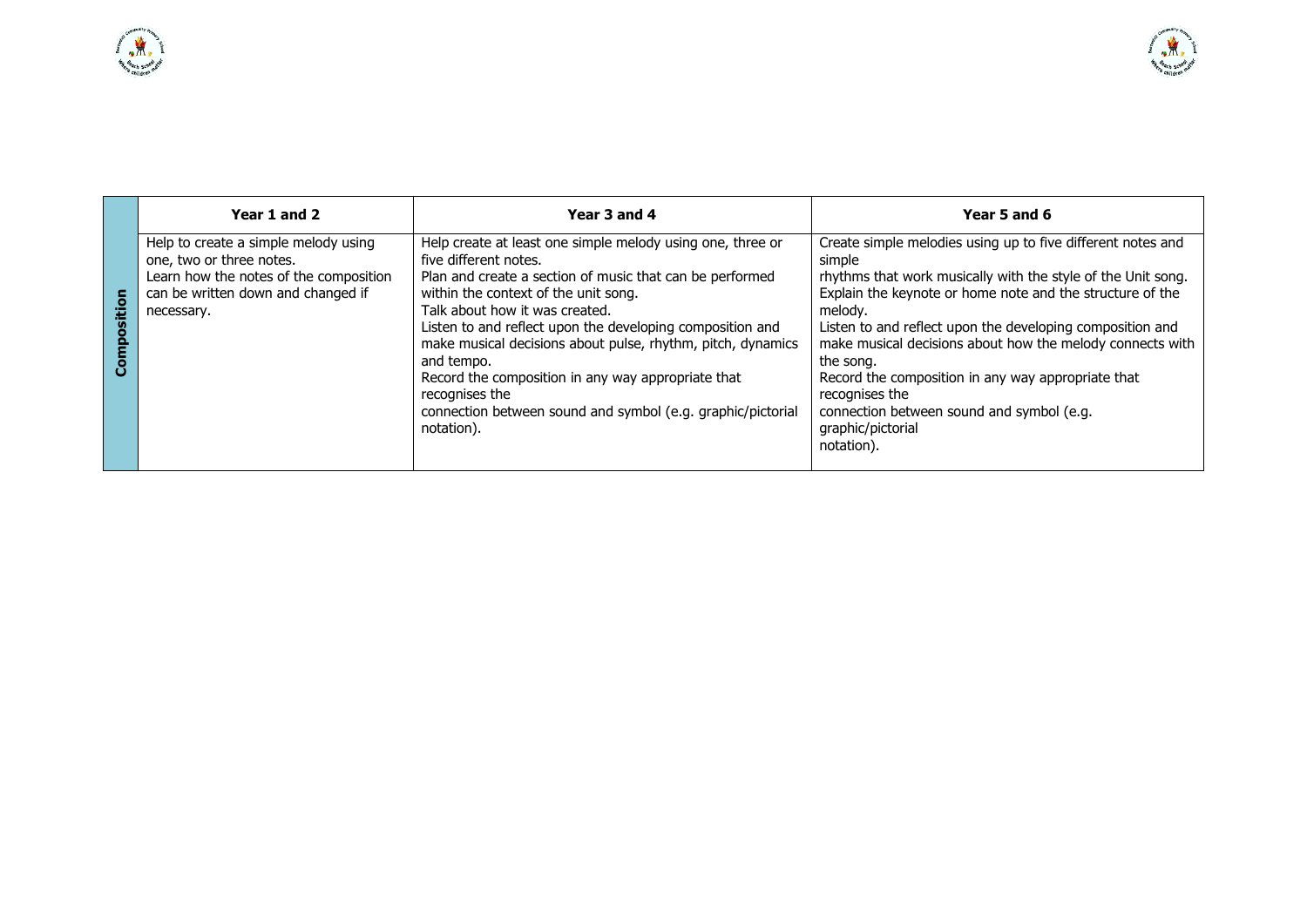| Year 1 | Year $\sim$ | Year . | Year 4 | Year 5 | Year \ |
|--------|-------------|--------|--------|--------|--------|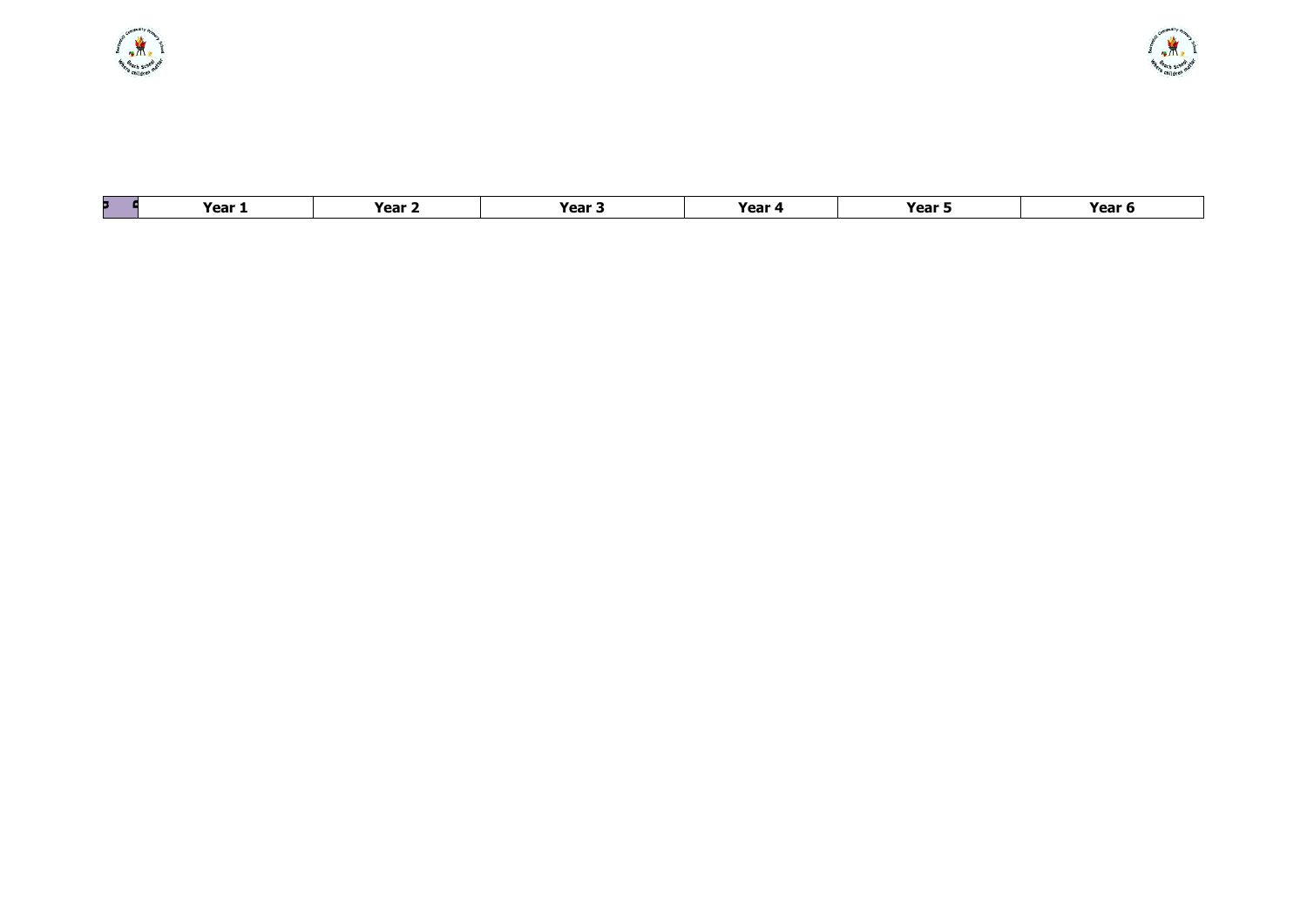

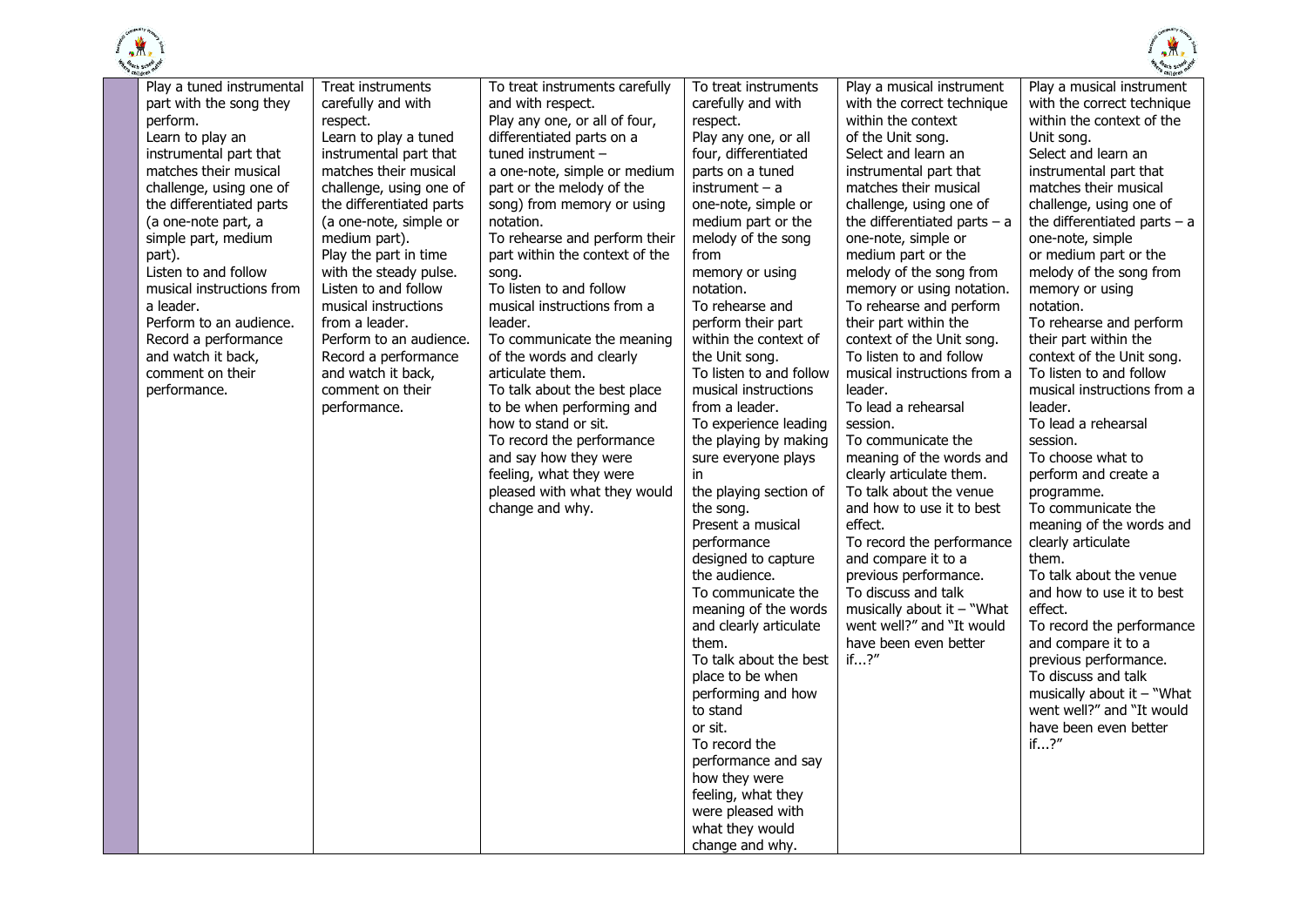



|                         | Year 3 and 4               | Year 5             | Year 6             |
|-------------------------|----------------------------|--------------------|--------------------|
|                         | Begin to create a timeline | Talk about the     | Talk about the     |
|                         | of the music they listen   | baroque period     | classical and      |
|                         | to discussing which        | of music           | romantic periods   |
| <b>History of Music</b> | pieces of music come       | identifying key    | of music           |
|                         | before/after.              | instruments and    | identifying key    |
|                         |                            | composers with     | instruments and    |
|                         |                            | links to           | composers with     |
|                         |                            | significant        | links to           |
|                         |                            | historical events. | significant        |
|                         |                            |                    | historical events. |

#### **Vocabulary**

| Year 1 | Pulse, rhythm, pitch, rap, improvise, compose, melody, bass guitar, drums, perform, singers, keyboard, percussion, trumpets, saxophones,       |
|--------|------------------------------------------------------------------------------------------------------------------------------------------------|
|        | Blues, Baroque, Latin, Irish Folk, Funk, pulse, rhythm, pitch, groove, audience, imagination, sea shanty.                                      |
| Year 2 | Keyboard, drums, bass, electric guitar, saxophone, trumpet, pulse, rhythm, pitch, improvise, compose, audience, question and answer,           |
|        | melody, dynamics, tempo, perform/performance, audience, rap, Reggae, glockenspiel, sea shanty.                                                 |
| Year 3 | Structure, intro/introduction, verse, chorus, improvise, compose, pulse, rhythm, pitch, tempo, dynamics, bass, drums, guitar, keyboard,        |
|        | synthesizer, hook, melody, texture, structure, electric guitar, organ, backing vocals, hook, riff, melody, Reggae, pentatonic scale, pop.      |
| Year 4 | Keyboard, electric guitar, bass, drums, improvise, compose, melody, pulse, rhythm, pitch, tempo, dynamics, texture, structure, compose,        |
|        | hook, riff, melody, solo, unison, rhythm patterns, musical style, rapping, lyrics, notation, backing vocal, piano, organ, acoustic guitar,     |
|        | percussion, traditional.                                                                                                                       |
| Year 5 | Rock, bridge, backbeat, amplifier, chorus, bridge, riff, hook, improvise, compose, Bossa Nova, Jazz, structure, Swing, tune/head, note values, |
|        | note names, Big bands, pulse, rhythm, solo, verse, strings, piano, guitar, bass, drums, melody, cover, unison, melody, cover, pitch, tempo,    |
|        | dynamics, timbre, texture, baroque, harpsichord, woodwind, flute, clarinet, oboe, bassoon.                                                     |
| Year 6 | style indicators, melody, compose, improvise, pulse, rhythm, pitch, tempo, dynamics, timbre, texture, structure, dimensions of music,          |
|        | Motown, hook, riff, solo, improvise/improvisation, melody, solo, ostinato, unison, harmony, romantic, classical, strings.                      |

### **The Interrelated Dimensions of Music (Dimensions)**

- Pulse the regular heartbeat of the music; its steady beat.
- Rhythm long and short sounds or patterns that happen over the pulse.
- Pitch high and low sounds.
- Tempo the speed of the music; fast or slow or in-between.
- Dynamics how loud or quiet the music is.